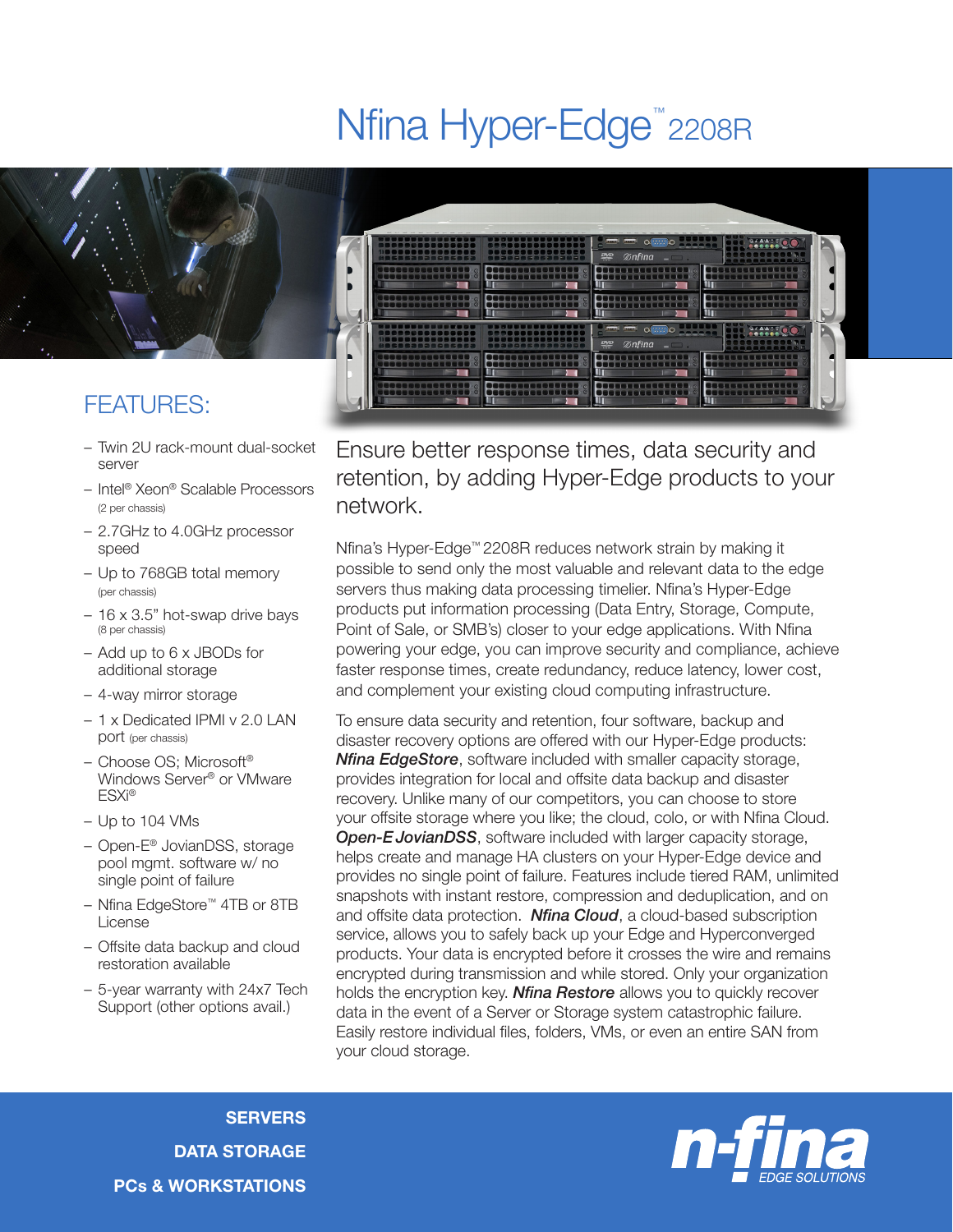# NFINA Hyper-Edge™ 2208R

| <b>SPECIFICATIONS</b>            |                                                                                                                                                                                                                                                                                                                            |
|----------------------------------|----------------------------------------------------------------------------------------------------------------------------------------------------------------------------------------------------------------------------------------------------------------------------------------------------------------------------|
| Form Factor                      | Twin 2U rack-mount, 3.5" x 17.2" x 25.5" (per chassis)                                                                                                                                                                                                                                                                     |
| <b>Operating Temperature</b>     | 10°C to 35°C (50°F to 95°F)                                                                                                                                                                                                                                                                                                |
| Processors                       | 2nd Gen. Intel® Xeon® Scalable processors, up to 28 cores, 56 threads (2 per chassis)                                                                                                                                                                                                                                      |
| Processor Speed                  | Up to 2.7GHz to 4.0GHz                                                                                                                                                                                                                                                                                                     |
| CPU Cache                        | 38.5MB Intel® Smart Cache (per processor)                                                                                                                                                                                                                                                                                  |
| Socket                           | Dual Socket P (LGA 3647)                                                                                                                                                                                                                                                                                                   |
| Memory                           | 16 DIMM slots, DDR4 ECC RDIMM/LRDIMM 2666/2933 MHz (per chassis)<br>768GB Max memory capacity (per chassis)                                                                                                                                                                                                                |
| <b>Drives</b>                    | 8 x 3.5" or 2.5" SSD or HDD hot-swap drives (per chassis)<br>Up to 2 x boot drives: 1 x M.2 NVMe/SSD (2260/2280, 22110), PCIe (per chassis) $-$ or $-$<br>2 x 2.5" SSDs (per chassis) (cannot mix drive type)<br>Add up to Six 12 or 24 bay JBODs for additional storage                                                   |
| Storage Controller               | Choose one: $1 \times 9300 - 8i + 1 \times 9300 - 8e$ 12Gb/s SAS Host Bus Adapter (per chassis)<br>1 x 9400-8i8e 12Gb/s SAS Host Bus Adapter (per chassis)<br>$-$ or $-$                                                                                                                                                   |
| <b>RAID</b>                      | 4-way mirroring                                                                                                                                                                                                                                                                                                            |
| Remote Management                | IPMI 2.0, KVM over HTML5                                                                                                                                                                                                                                                                                                   |
| <b>TPM</b>                       | Version 2.0, optional                                                                                                                                                                                                                                                                                                      |
| OS/Virtual Platform              | Microsoft <sup>®</sup> Windows Server <sup>®</sup> , Up to 104 VMs<br>VMware ESXi®, Up to 104 VMs                                                                                                                                                                                                                          |
| Software Options                 | Microsoft <sup>®</sup> Windows Server <sup>®</sup> 2019, Microsoft <sup>®</sup> Windows 10 Pro,<br>Microsoft <sup>®</sup> SQL Server, Microsoft® Exchange Server<br>VMware vSphere®, VMware vCenter®<br>Nfina EdgeStore™ 4TB, Nfina EdgeStore™ 8TB<br>Open-E <sup>®</sup> JovianDSS (depending on desired usable capacity) |
| Backup and Disaster Recovery     | Nfina Cloud - Secure cloud based data backup (monthy subscription required)<br>Nfina Restore - Data recovery from cloud storage (monthy subscription required)                                                                                                                                                             |
| Input Voltage                    | 100-127V @ 9-12A, 50/60 Hz                                                                                                                                                                                                                                                                                                 |
| Power Supplies                   | Redundant hot-swap 1000W AC power supplies (2 per chassis)                                                                                                                                                                                                                                                                 |
| <b>Regulatory Certifications</b> | UL or CSA Listed (USA and Canada), FCC Class A (US), CE (Europe), RoHS (Europe)                                                                                                                                                                                                                                            |
| Warranty                         | 5 years (other options available)                                                                                                                                                                                                                                                                                          |